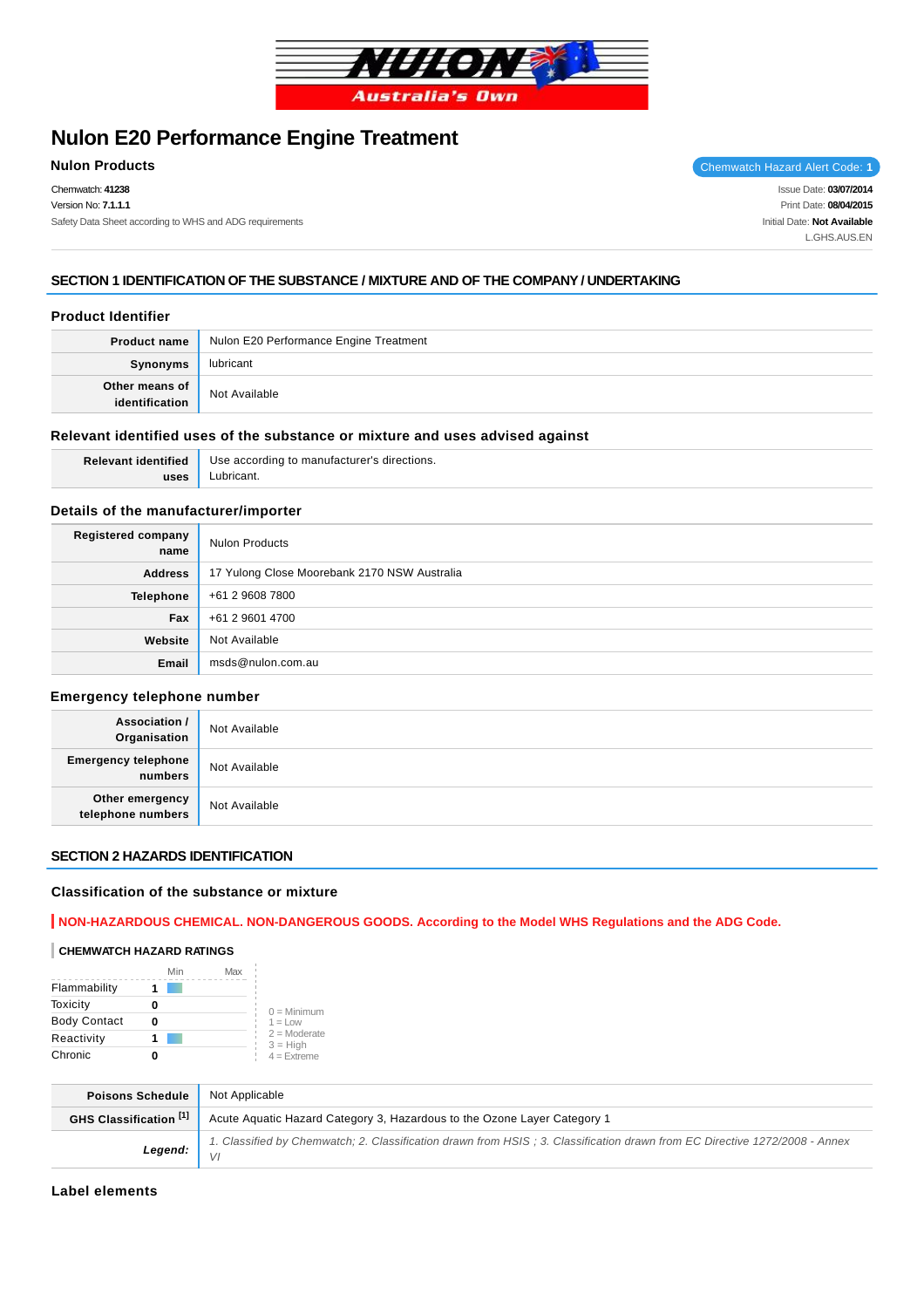

**SIGNAL WORD WARNING**

# **Hazard statement(s)**

| H402 | Harmful to aquatic life                                                             |
|------|-------------------------------------------------------------------------------------|
| H420 | Harms public health and the environment by destroying ozone in the upper atmosphere |

#### **Precautionary statement(s) Prevention**

**P273** Avoid release to the environment.

# **Precautionary statement(s) Response**

# **Precautionary statement(s) Storage**

# **Precautionary statement(s) Disposal**

| P501        | Dispose of contents/container to authorised chemical landfill or if organic to high temperature incineration |  |
|-------------|--------------------------------------------------------------------------------------------------------------|--|
| <b>P502</b> | Refer to manufacturer/supplier for information on recovery/recycling                                         |  |

# **SECTION 3 COMPOSITION / INFORMATION ON INGREDIENTS**

#### **Substances**

See section below for composition of Mixtures

#### **Mixtures**

| <b>CAS No</b>                                                                                                | %[weight] | <b>Name</b>                                     |
|--------------------------------------------------------------------------------------------------------------|-----------|-------------------------------------------------|
| Not avail.                                                                                                   | $30 - 60$ | mineral oil                                     |
| Not Available                                                                                                | NotSpec.  | (solvent refined)                               |
| Not Available                                                                                                | $30 - 60$ | additives, unregulated                          |
| 9002-84-0                                                                                                    | $1 - 10$  | polytetrafluoroethylene                         |
| Not Available                                                                                                | $1 - 10$  | performance additives                           |
| Not Available                                                                                                |           | dye                                             |
| Not Available                                                                                                | NotSpec.  | NOTE: Manufacturer has supplied full ingredient |
| Not Available                                                                                                | NotSpec.  | information to allow CHEMWATCH assessment.      |
| (solvent refined) NOTE: Manufacturer has supplied full ingredient information to allow CHEMWATCH assessment. |           |                                                 |

The specific chemical identity and/or exact percentage (concentration) of composition has been withheld as a trade secret.

# **SECTION 4 FIRST AID MEASURES**

# **Description of first aid measures**

| <b>Eye Contact</b>  | If this product comes in contact with the eyes:<br>▶ Wash out immediately with fresh running water.<br>Ensure complete irrigation of the eye by keeping eyelids apart and away from eye and moving the eyelids by occasionally<br>lifting the upper and lower lids.<br>▶ Seek medical attention without delay; if pain persists or recurs seek medical attention.<br>► Removal of contact lenses after an eye injury should only be undertaken by skilled personnel.                      |
|---------------------|-------------------------------------------------------------------------------------------------------------------------------------------------------------------------------------------------------------------------------------------------------------------------------------------------------------------------------------------------------------------------------------------------------------------------------------------------------------------------------------------|
| <b>Skin Contact</b> | If skin contact occurs:<br>Immediately remove all contaminated clothing, including footwear.<br>Flush skin and hair with running water (and soap if available).<br>▶ Seek medical attention in event of irritation.                                                                                                                                                                                                                                                                       |
| Inhalation          | If fumes or combustion products are inhaled remove from contaminated area.<br>Lay patient down. Keep warm and rested.<br>▶ Prostheses such as false teeth, which may block airway, should be removed, where possible, prior to initiating first aid<br>procedures.<br>▶ Apply artificial respiration if not breathing, preferably with a demand valve resuscitator, bag-valve mask device, or pocket<br>mask as trained. Perform CPR if necessary.<br>▶ Transport to hospital, or doctor. |
| Ingestion           | ▶ For advice, contact a Poisons Information Centre or a doctor at once.<br>• Urgent hospital treatment is likely to be needed.<br>If swallowed do <b>NOT</b> induce vomiting.                                                                                                                                                                                                                                                                                                             |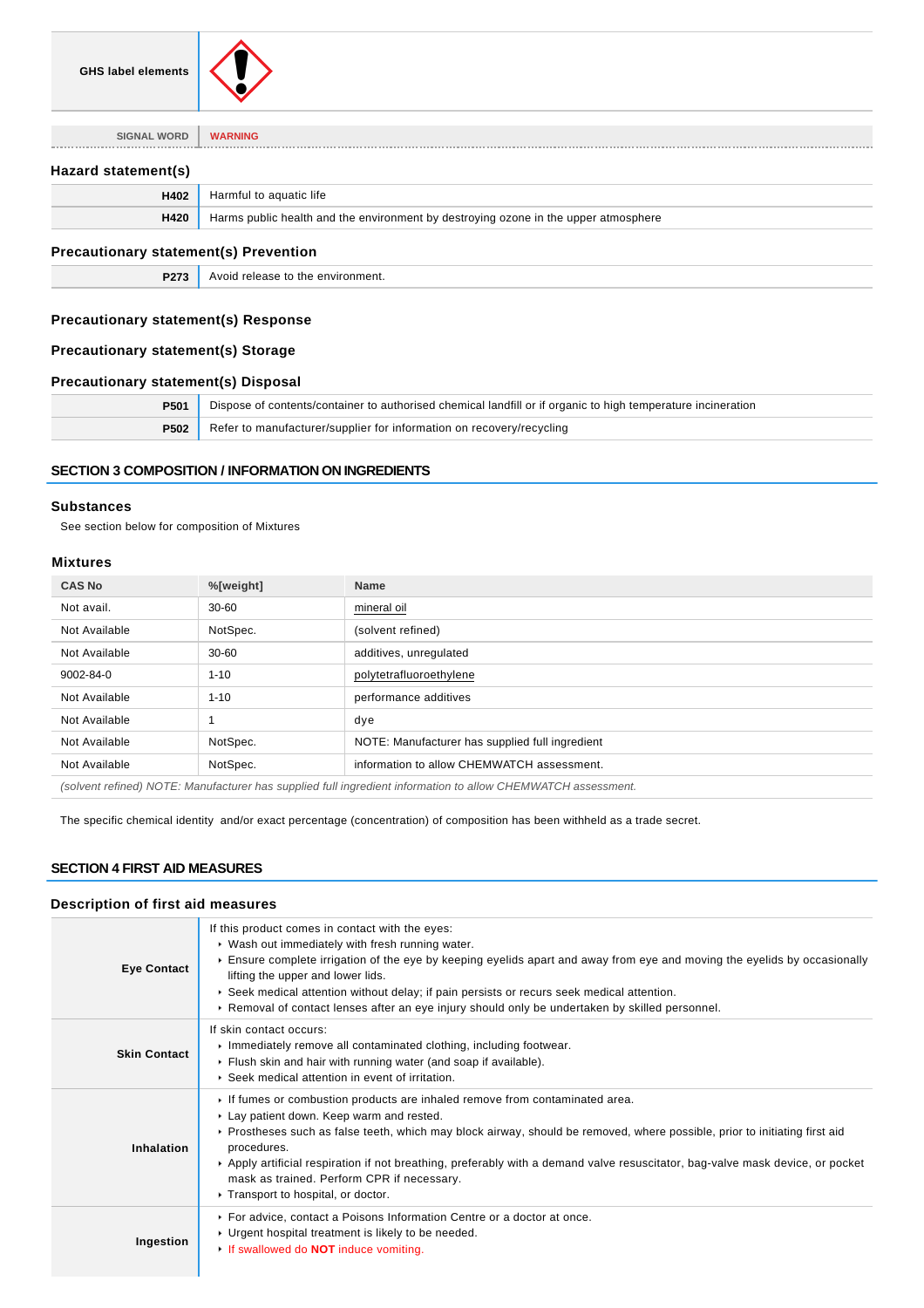| If vomiting occurs, lean patient forward or place on left side (head-down position, if possible) to maintain open airway and<br>prevent aspiration. |
|-----------------------------------------------------------------------------------------------------------------------------------------------------|
|                                                                                                                                                     |
| • Observe the patient carefully.                                                                                                                    |
| ► Never give liquid to a person showing signs of being sleepy or with reduced awareness; i.e. becoming unconscious.                                 |
| ► Give water to rinse out mouth, then provide liquid slowly and as much as casualty can comfortably drink.                                          |
| Transport to hospital or doctor without delay.                                                                                                      |

# **Indication of any immediate medical attention and special treatment needed**

Treat symptomatically.

- Heavy and persistent skin contamination over many years may lead to dysplastic changes. Pre-existing skin disorders may be aggravated by exposure to this product.
- In general, emesis induction is unnecessary with high viscosity, low volatility products, i.e. most oils and greases.

High pressure accidental injection through the skin should be assessed for possible incision, irrigation and/or debridement. **NOTE:** Injuries may not seem serious at first, but within a few hours tissue may become swollen, discoloured and extremely painful with extensive

subcutaneous necrosis. Product may be forced through considerable distances along tissue planes.

### **SECTION 5 FIREFIGHTING MEASURES**

# **Extinguishing media**

- Water spray or fog. Alcohol stable foam.
- Dry chemical powder.
- Carbon dioxide.

# **Special hazards arising from the substrate or mixture**

| Fire Incompatibility | ► Avoid contamination with oxidising agents i.e. nitrates, oxidising acids, chlorine bleaches, pool chlorine etc. as ignition may<br>result |
|----------------------|---------------------------------------------------------------------------------------------------------------------------------------------|

# **Advice for firefighters**

| <b>Fire Fighting</b>         | Alert Fire Brigade and tell them location and nature of hazard.<br>• Wear full body protective clothing with breathing apparatus.<br>► Prevent, by any means available, spillage from entering drains or water course.<br>► Use water delivered as a fine spray to control fire and cool adjacent area.<br>Avoid spraying water onto liquid pools.<br>▶ DO NOT approach containers suspected to be hot.<br>► Cool fire exposed containers with water spray from a protected location.<br>If safe to do so, remove containers from path of fire. |
|------------------------------|-------------------------------------------------------------------------------------------------------------------------------------------------------------------------------------------------------------------------------------------------------------------------------------------------------------------------------------------------------------------------------------------------------------------------------------------------------------------------------------------------------------------------------------------------|
| <b>Fire/Explosion Hazard</b> | $\triangleright$ Combustible.<br>• Slight fire hazard when exposed to heat or flame.<br>► Heating may cause expansion or decomposition leading to violent rupture of containers.<br>• On combustion, may emit toxic fumes of carbon monoxide (CO).<br>• May emit acrid smoke.<br>• Mists containing combustible materials may be explosive.<br>Combustion products include: carbon dioxide (CO2)hydrogen fluoride other pyrolysis products typical of burning organic<br>materialMay emit poisonous fumes. May emit corrosive fumes.            |

#### **SECTION 6 ACCIDENTAL RELEASE MEASURES**

| Personal precautions, protective equipment and emergency procedures |                                                                                                                                                                                                                                                                                                                                                                                                                                                                                                                                                                                                                                                                                                                        |  |  |  |
|---------------------------------------------------------------------|------------------------------------------------------------------------------------------------------------------------------------------------------------------------------------------------------------------------------------------------------------------------------------------------------------------------------------------------------------------------------------------------------------------------------------------------------------------------------------------------------------------------------------------------------------------------------------------------------------------------------------------------------------------------------------------------------------------------|--|--|--|
| <b>Minor Spills</b>                                                 | Environmental hazard - contain spillage.<br>Slippery when spilt.<br>Remove all ignition sources.<br>Clean up all spills immediately.<br>Avoid breathing vapours and contact with skin and eyes.<br>► Control personal contact with the substance, by using protective equipment.<br>Contain and absorb spill with sand, earth, inert material or vermiculite.<br>▶ Wipe up.<br>• Place in a suitable, labelled container for waste disposal.                                                                                                                                                                                                                                                                           |  |  |  |
| <b>Major Spills</b>                                                 | Environmental hazard - contain spillage.<br>Slippery when spilt.<br>Moderate hazard.<br>Clear area of personnel and move upwind.<br>Alert Fire Brigade and tell them location and nature of hazard.<br>▶ Wear breathing apparatus plus protective gloves.<br>► Prevent, by any means available, spillage from entering drains or water course.<br>▶ No smoking, naked lights or ignition sources.<br>Increase ventilation.<br>▶ Stop leak if safe to do so.<br>Contain spill with sand, earth or vermiculite.<br>• Collect recoverable product into labelled containers for recycling.<br>Absorb remaining product with sand, earth or vermiculite.<br>Collect solid residues and seal in labelled drums for disposal. |  |  |  |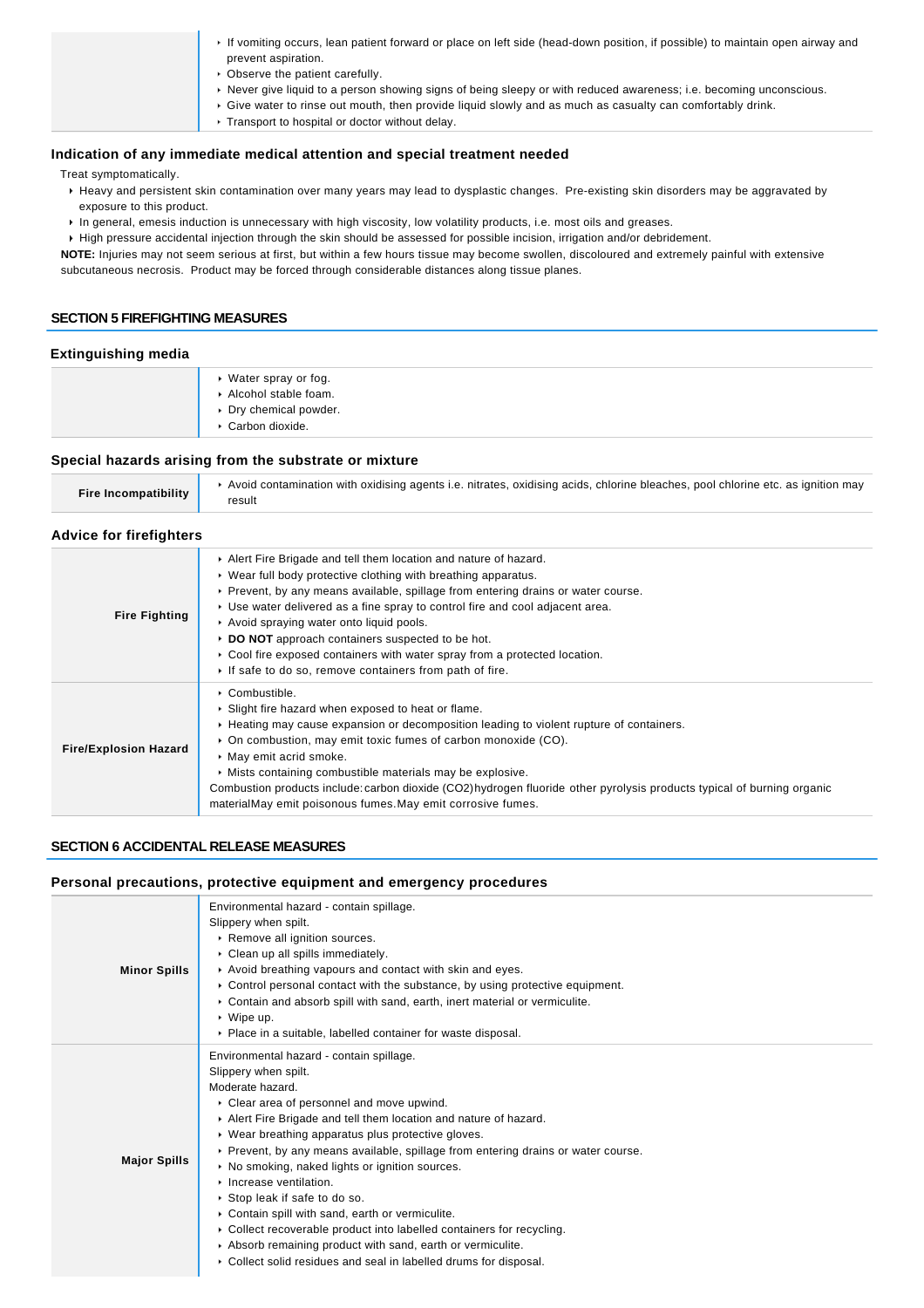| • Wash area and prevent runoff into drains.<br>If contamination of drains or waterways occurs, advise emergency services. |
|---------------------------------------------------------------------------------------------------------------------------|
|                                                                                                                           |
| Personal Protective Equipment advice is contained in Section 8 of the MSDS.                                               |

### **SECTION 7 HANDLING AND STORAGE**

### **Precautions for safe handling**

| Safe handling     | Avoid all personal contact, including inhalation.<br>• Wear protective clothing when risk of exposure occurs.<br>▶ Use in a well-ventilated area.<br>▶ Prevent concentration in hollows and sumps.<br>DO NOT enter confined spaces until atmosphere has been checked.<br>Avoid smoking, naked lights or ignition sources.<br>Avoid contact with incompatible materials.<br>▶ When handling, DO NOT eat, drink or smoke.<br>▶ Keep containers securely sealed when not in use.<br>Avoid physical damage to containers.<br>Always wash hands with soap and water after handling.<br>▶ Work clothes should be laundered separately.<br>▶ Use good occupational work practice.<br>• Observe manufacturer's storage and handling recommendations contained within this MSDS.<br>Atmosphere should be regularly checked against established exposure standards to ensure safe working conditions.<br>DO NOT allow clothing wet with material to stay in contact with skin |
|-------------------|---------------------------------------------------------------------------------------------------------------------------------------------------------------------------------------------------------------------------------------------------------------------------------------------------------------------------------------------------------------------------------------------------------------------------------------------------------------------------------------------------------------------------------------------------------------------------------------------------------------------------------------------------------------------------------------------------------------------------------------------------------------------------------------------------------------------------------------------------------------------------------------------------------------------------------------------------------------------|
| Other information | Store in original containers.<br>▶ Keep containers securely sealed.<br>▶ No smoking, naked lights or ignition sources.<br>Store in a cool, dry, well-ventilated area.<br>▶ Store away from incompatible materials and foodstuff containers.<br>▶ Protect containers against physical damage and check regularly for leaks.<br>▶ Observe manufacturer's storage and handling recommendations contained within this MSDS.                                                                                                                                                                                                                                                                                                                                                                                                                                                                                                                                             |

# **Conditions for safe storage, including any incompatibilities**

| Suitable container         | <b>DO NOT</b> use aluminium or galvanised containers                                                                                                                                                                                     |
|----------------------------|------------------------------------------------------------------------------------------------------------------------------------------------------------------------------------------------------------------------------------------|
| Storage<br>incompatibility | For polytetrafluoroethylene (PTFE) and other related polyfluorinated polymers:<br>Avoid storage with strong oxidising agents, tetrafluoroethylene, hexafluoroethylene, perfluoroisobutylene, carbonyl fluoride<br>and hydrogen fluoride. |

# **SECTION 8 EXPOSURE CONTROLS / PERSONAL PROTECTION**

# **Control parameters**

# **OCCUPATIONAL EXPOSURE LIMITS (OEL)**

# **INGREDIENT DATA**

| <b>Source</b>                          | <b>Ingredient</b> | <b>Material name</b>      | <b>TWA</b>       | <b>STEL</b>   | Peak          | <b>Notes</b>  |
|----------------------------------------|-------------------|---------------------------|------------------|---------------|---------------|---------------|
| Australia Exposure<br><b>Standards</b> | mineral oil       | Oil mist, refined mineral | $5 \text{ mg/m}$ | Not Available | Not Available | Not Available |

#### **EMERGENCY LIMITS**

| Ingredient                                              | <b>Material name</b>              | TEEL-1 |                     | TEEL-2             | TEEL-3              |
|---------------------------------------------------------|-----------------------------------|--------|---------------------|--------------------|---------------------|
| polytetrafluoroethylene                                 | Polytetrafluoroethylene; (Teflon) |        | $0.3$ mg/m $3$      | $3.3 \text{ mg/m}$ | $20 \text{ mg/m}$ 3 |
|                                                         |                                   |        |                     |                    |                     |
| Ingredient                                              | <b>Original IDLH</b>              |        | <b>Revised IDLH</b> |                    |                     |
| mineral oil                                             | Not Available                     |        | Not Available       |                    |                     |
| (solvent refined)                                       | Not Available                     |        | Not Available       |                    |                     |
| additives, unregulated                                  | Not Available                     |        | Not Available       |                    |                     |
| polytetrafluoroethylene                                 | Not Available                     |        | Not Available       |                    |                     |
| performance additives                                   | Not Available                     |        | Not Available       |                    |                     |
| dye                                                     | Not Available                     |        | Not Available       |                    |                     |
| NOTE: Manufacturer<br>has supplied full<br>ingredient   | Not Available                     |        | Not Available       |                    |                     |
| information to allow<br><b>CHEMWATCH</b><br>assessment. | Not Available                     |        | Not Available       |                    |                     |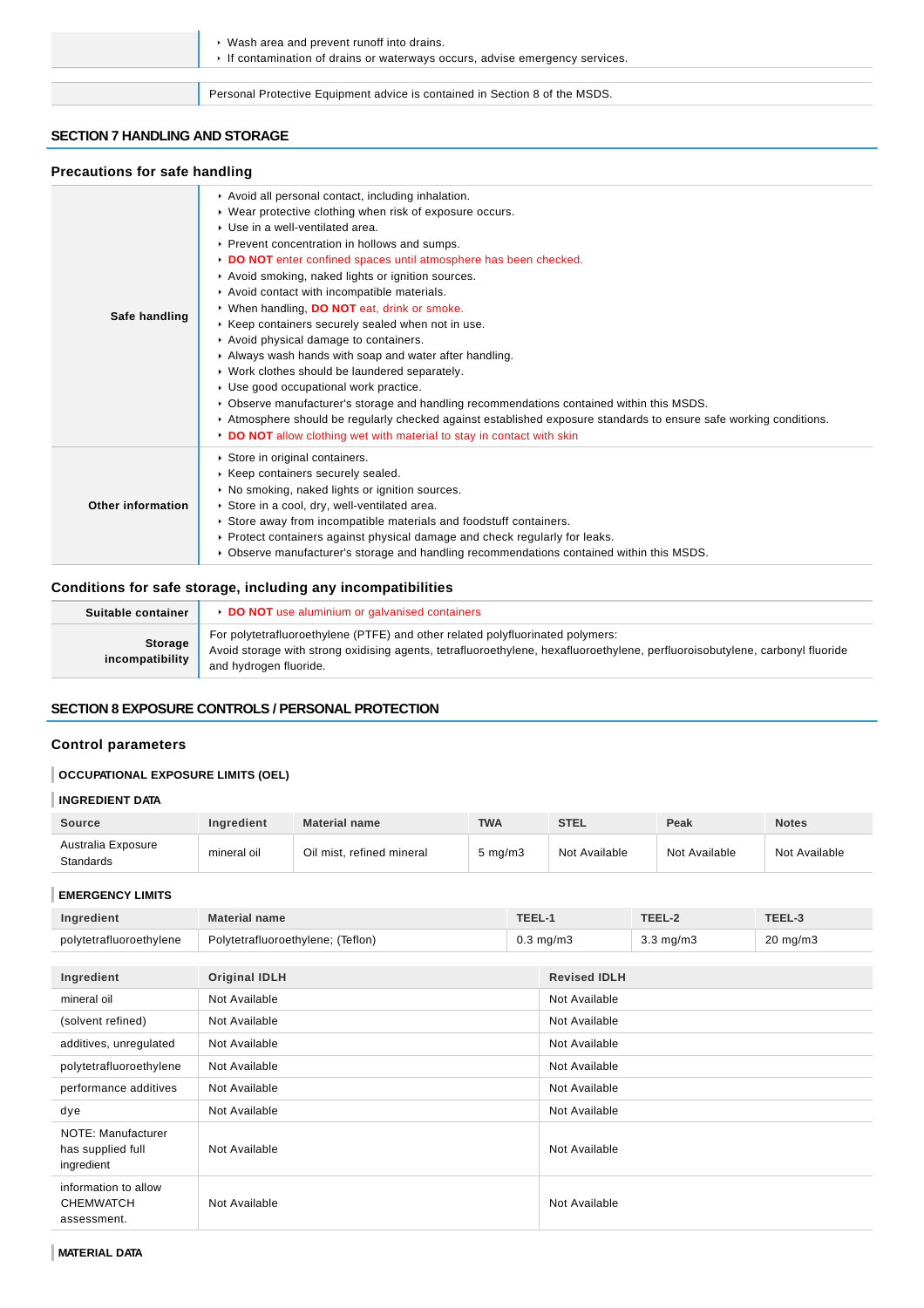Exposed individuals are **NOT** reasonably expected to be warned, by smell, that the Exposure Standard is being exceeded.

Odour Safety Factor (OSF) is determined to fall into either Class C, D or E.

The Odour Safety Factor (OSF) is defined as:

OSF= Exposure Standard (TWA) ppm/ Odour Threshold Value (OTV) ppm

Classification into classes follows:

ClassOSF Description

- A 550 Over 90% of exposed individuals are aware by smell that the Exposure Standard (TLV-TWA for example) is being reached, even when
- distracted by working activities B 26-550As "A" for 50-90% of persons being distracted
- C 1-26 As "A" for less than 50% of persons being distracted
- D 0.18-1 10-50% of persons aware of being tested perceive by smell that the Exposure Standard is being reached
- E <0.18 As "D" for less than 10% of persons aware of being tested

Odour Safety Factor(OSF) OSF=0.001 (polytetrafluoroethylene)

#### **Exposure controls**

|                                     | Engineering controls are used to remove a hazard or place a barrier between the worker and the hazard. Well-designed<br>engineering controls can be highly effective in protecting workers and will typically be independent of worker interactions to<br>provide this high level of protection.<br>The basic types of engineering controls are:<br>Process controls which involve changing the way a job activity or process is done to reduce the risk.<br>Enclosure and/or isolation of emission source which keeps a selected hazard "physically" away from the worker and<br>ventilation that strategically "adds" and "removes" air in the work environment. Ventilation can remove or dilute an air<br>contaminant if designed properly. The design of a ventilation system must match the particular process and chemical or<br>contaminant in use.<br>Employers may need to use multiple types of controls to prevent employee overexposure.<br>Local exhaust ventilation usually required. If risk of overexposure exists, wear approved respirator. Correct fit is essential to<br>obtain adequate protection. Supplied-air type respirator may be required in special circumstances. Correct fit is essential to<br>ensure adequate protection.<br>An approved self contained breathing apparatus (SCBA) may be required in some situations.<br>Provide adequate ventilation in warehouse or closed storage area. Air contaminants generated in the workplace possess<br>varying "escape" velocities which, in turn, determine the "capture velocities" of fresh circulating air required to effectively<br>remove the contaminant. |                                     |            |  |  |
|-------------------------------------|-------------------------------------------------------------------------------------------------------------------------------------------------------------------------------------------------------------------------------------------------------------------------------------------------------------------------------------------------------------------------------------------------------------------------------------------------------------------------------------------------------------------------------------------------------------------------------------------------------------------------------------------------------------------------------------------------------------------------------------------------------------------------------------------------------------------------------------------------------------------------------------------------------------------------------------------------------------------------------------------------------------------------------------------------------------------------------------------------------------------------------------------------------------------------------------------------------------------------------------------------------------------------------------------------------------------------------------------------------------------------------------------------------------------------------------------------------------------------------------------------------------------------------------------------------------------------------------------------------------------------------------------------|-------------------------------------|------------|--|--|
|                                     | Type of Contaminant:                                                                                                                                                                                                                                                                                                                                                                                                                                                                                                                                                                                                                                                                                                                                                                                                                                                                                                                                                                                                                                                                                                                                                                                                                                                                                                                                                                                                                                                                                                                                                                                                                            |                                     | Air Speed: |  |  |
|                                     | $0.25 - 0.5$ m/s<br>solvent, vapours, degreasing etc., evaporating from tank (in still air).<br>$(50-100)$ f/min.)                                                                                                                                                                                                                                                                                                                                                                                                                                                                                                                                                                                                                                                                                                                                                                                                                                                                                                                                                                                                                                                                                                                                                                                                                                                                                                                                                                                                                                                                                                                              |                                     |            |  |  |
| Appropriate<br>engineering controls | aerosols, fumes from pouring operations, intermittent container filling, low speed conveyer transfers,<br>welding, spray drift, plating acid fumes, pickling (released at low velocity into zone of active<br>generation)                                                                                                                                                                                                                                                                                                                                                                                                                                                                                                                                                                                                                                                                                                                                                                                                                                                                                                                                                                                                                                                                                                                                                                                                                                                                                                                                                                                                                       | $0.5 - 1$ m/s<br>$(100-200$ f/min.) |            |  |  |
|                                     | direct spray, spray painting in shallow booths, drum filling, conveyer loading, crusher dusts, gas<br>discharge (active generation into zone of rapid air motion)                                                                                                                                                                                                                                                                                                                                                                                                                                                                                                                                                                                                                                                                                                                                                                                                                                                                                                                                                                                                                                                                                                                                                                                                                                                                                                                                                                                                                                                                               | $1 - 2.5$ m/s<br>(200-500 f/min.)   |            |  |  |
|                                     | grinding, abrasive blasting, tumbling, high speed wheel generated dusts (released at high initial velocity<br>into zone of very high rapid air motion).                                                                                                                                                                                                                                                                                                                                                                                                                                                                                                                                                                                                                                                                                                                                                                                                                                                                                                                                                                                                                                                                                                                                                                                                                                                                                                                                                                                                                                                                                         | $2.5 - 10$ m/s<br>(500-2000 f/min.) |            |  |  |
|                                     | Within each range the appropriate value depends on:                                                                                                                                                                                                                                                                                                                                                                                                                                                                                                                                                                                                                                                                                                                                                                                                                                                                                                                                                                                                                                                                                                                                                                                                                                                                                                                                                                                                                                                                                                                                                                                             |                                     |            |  |  |
|                                     | Lower end of the range                                                                                                                                                                                                                                                                                                                                                                                                                                                                                                                                                                                                                                                                                                                                                                                                                                                                                                                                                                                                                                                                                                                                                                                                                                                                                                                                                                                                                                                                                                                                                                                                                          | Upper end of the range              |            |  |  |
|                                     | 1: Room air currents minimal or favourable to capture                                                                                                                                                                                                                                                                                                                                                                                                                                                                                                                                                                                                                                                                                                                                                                                                                                                                                                                                                                                                                                                                                                                                                                                                                                                                                                                                                                                                                                                                                                                                                                                           | 1: Disturbing room air currents     |            |  |  |
|                                     | 2: Contaminants of low toxicity or of nuisance value only.                                                                                                                                                                                                                                                                                                                                                                                                                                                                                                                                                                                                                                                                                                                                                                                                                                                                                                                                                                                                                                                                                                                                                                                                                                                                                                                                                                                                                                                                                                                                                                                      | 2: Contaminants of high toxicity    |            |  |  |
|                                     | 3: Intermittent, low production.                                                                                                                                                                                                                                                                                                                                                                                                                                                                                                                                                                                                                                                                                                                                                                                                                                                                                                                                                                                                                                                                                                                                                                                                                                                                                                                                                                                                                                                                                                                                                                                                                | 3: High production, heavy use       |            |  |  |
|                                     | 4: Large hood or large air mass in motion<br>4: Small hood-local control only                                                                                                                                                                                                                                                                                                                                                                                                                                                                                                                                                                                                                                                                                                                                                                                                                                                                                                                                                                                                                                                                                                                                                                                                                                                                                                                                                                                                                                                                                                                                                                   |                                     |            |  |  |
|                                     | Simple theory shows that air velocity falls rapidly with distance away from the opening of a simple extraction pipe. Velocity<br>generally decreases with the square of distance from the extraction point (in simple cases). Therefore the air speed at the<br>extraction point should be adjusted, accordingly, after reference to distance from the contaminating source. The air velocity<br>at the extraction fan, for example, should be a minimum of 1-2 m/s (200-400 f/min) for extraction of solvents generated in a<br>tank 2 meters distant from the extraction point. Other mechanical considerations, producing performance deficits within the<br>extraction apparatus, make it essential that theoretical air velocities are multiplied by factors of 10 or more when extraction                                                                                                                                                                                                                                                                                                                                                                                                                                                                                                                                                                                                                                                                                                                                                                                                                                                 |                                     |            |  |  |
| <b>Personal protection</b>          |                                                                                                                                                                                                                                                                                                                                                                                                                                                                                                                                                                                                                                                                                                                                                                                                                                                                                                                                                                                                                                                                                                                                                                                                                                                                                                                                                                                                                                                                                                                                                                                                                                                 |                                     |            |  |  |
|                                     | Safety glasses with side shields.                                                                                                                                                                                                                                                                                                                                                                                                                                                                                                                                                                                                                                                                                                                                                                                                                                                                                                                                                                                                                                                                                                                                                                                                                                                                                                                                                                                                                                                                                                                                                                                                               |                                     |            |  |  |

**Eye and face protection**

- 
- Chemical goggles.
- Contact lenses may pose a special hazard; soft contact lenses may absorb and concentrate irritants. A written policy document, describing the wearing of lenses or restrictions on use, should be created for each workplace or task. This should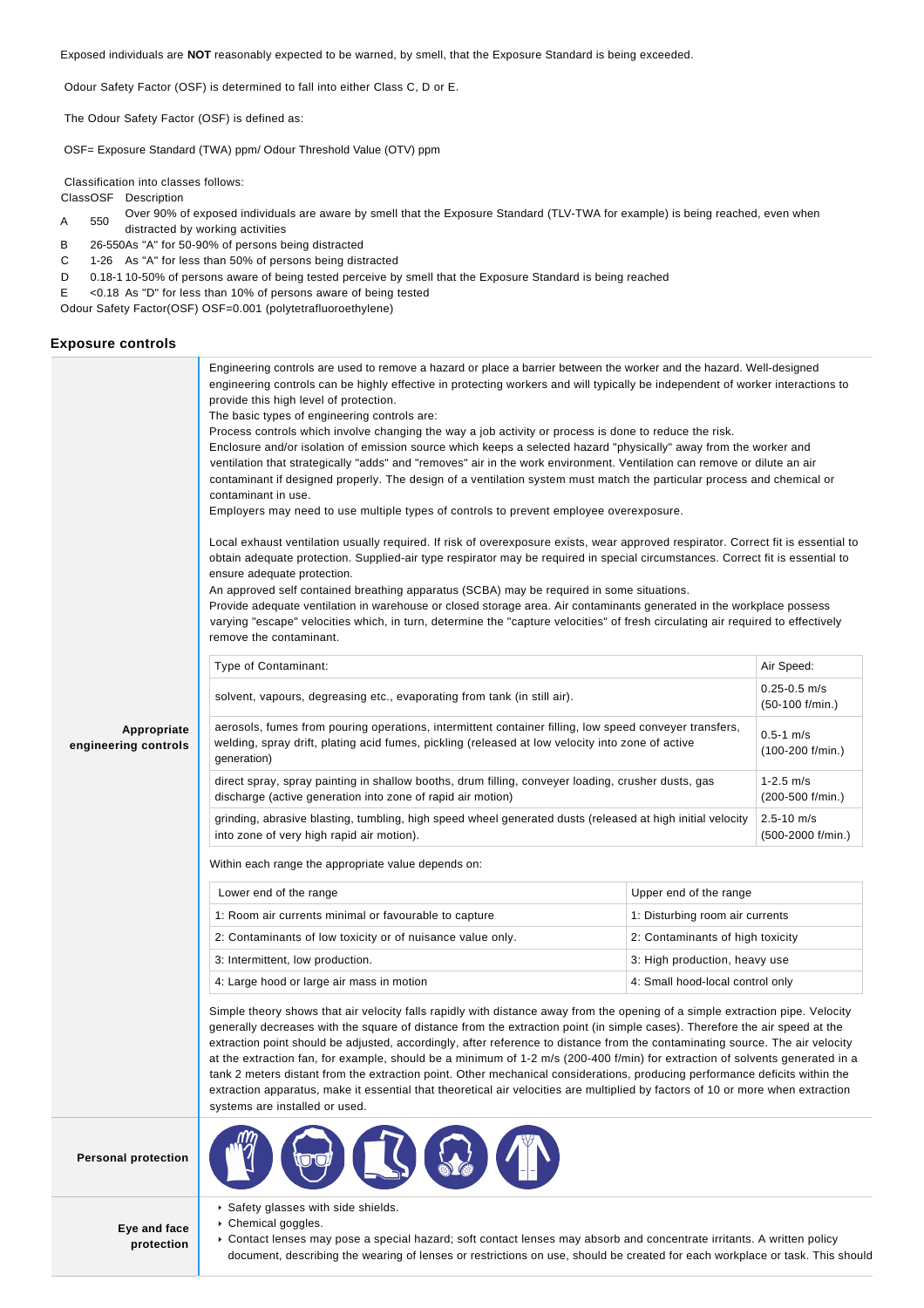|                        | $\triangleright$ include a review of lens absorption and adsorption for the class of chemicals in use and an account of injury experience.<br>Medical and first-aid personnel should be trained in their removal and suitable equipment should be readily available. In the<br>event of chemical exposure, begin eye irrigation immediately and remove contact lens as soon as practicable. Lens should<br>be removed at the first signs of eye redness or irritation - lens should be removed in a clean environment only after<br>workers have washed hands thoroughly. [CDC NIOSH Current Intelligence Bulletin 59], [AS/NZS 1336 or national<br>equivalent] |
|------------------------|-----------------------------------------------------------------------------------------------------------------------------------------------------------------------------------------------------------------------------------------------------------------------------------------------------------------------------------------------------------------------------------------------------------------------------------------------------------------------------------------------------------------------------------------------------------------------------------------------------------------------------------------------------------------|
| <b>Skin protection</b> | See Hand protection below                                                                                                                                                                                                                                                                                                                                                                                                                                                                                                                                                                                                                                       |
| Hands/feet protection  | ▶ Wear chemical protective gloves, e.g. PVC.<br>▶ Wear safety footwear or safety gumboots, e.g. Rubber                                                                                                                                                                                                                                                                                                                                                                                                                                                                                                                                                          |
| <b>Body protection</b> | See Other protection below                                                                                                                                                                                                                                                                                                                                                                                                                                                                                                                                                                                                                                      |
| Other protection       | • Overalls.<br>▶ P.V.C. apron.<br>▶ Barrier cream.<br>▶ Skin cleansing cream.<br>▶ Eye wash unit.                                                                                                                                                                                                                                                                                                                                                                                                                                                                                                                                                               |
| <b>Thermal hazards</b> | Not Available                                                                                                                                                                                                                                                                                                                                                                                                                                                                                                                                                                                                                                                   |

# **Recommended material(s)**

#### **GLOVE SELECTION INDEX**

Glove selection is based on a modified presentation of the:

 **"Forsberg Clothing Performance Index".**

 The effect(s) of the following substance(s) are taken into account in the **computer-generated** selection:

Nulon E20 Performance Engine Treatment Not Available

| <b>Material</b> | . . |
|-----------------|-----|
|                 |     |

\* CPI - Chemwatch Performance Index

A: Best Selection

B: Satisfactory; may degrade after 4 hours continuous immersion

C: Poor to Dangerous Choice for other than short term immersion **NOTE**: As a series of factors will influence the actual performance of the

glove, a final selection must be based on detailed observation. - \* Where the glove is to be used on a short term, casual or infrequent basis, factors such as "feel" or convenience (e.g. disposability), may dictate a choice of gloves which might otherwise be unsuitable following long-term or frequent use. A qualified practitioner should be consulted.

#### **Respiratory protection**

Type A Filter of sufficient capacity. (AS/NZS 1716 & 1715, EN 143:2000 & 149:2001, ANSI Z88 or national equivalent)

Where the concentration of gas/particulates in the breathing zone, approaches or exceeds the "Exposure Standard" (or ES), respiratory protection is required.

Degree of protection varies with both face-piece and Class of filter; the nature of protection varies with Type of filter.

| Required<br>Minimum<br><b>Protection Factor</b> | Half-Face<br>Respirator | <b>Full-Face</b><br>Respirator | <b>Powered Air</b><br>Respirator |
|-------------------------------------------------|-------------------------|--------------------------------|----------------------------------|
| up to $10 \times ES$                            | A-AUS                   | -                              | A-PAPR-AUS /<br>Class 1          |
| up to $50 \times ES$                            | -                       | A-AUS / Class<br>1             |                                  |
| up to $100 \times ES$                           | -                       | $A-2$                          | A-PAPR-2 $\wedge$                |

^ - Full-face

A(All classes) = Organic vapours, B AUS or B1 = Acid gasses, B2 = Acid gas or hydrogen cyanide(HCN), B3 = Acid gas or hydrogen cyanide(HCN),  $E =$  Sulfur dioxide(SO2), G = Agricultural chemicals, K = Ammonia(NH3),  $Hg =$  Mercury, NO = Oxides of nitrogen, MB = Methyl bromide,  $AX =$  Low boiling point organic compounds(below 65 degC)

# **SECTION 9 PHYSICAL AND CHEMICAL PROPERTIES**

#### **Information on basic physical and chemical properties**

**Appearance** Opaque viscous liquid; not miscible with water.

| <b>Physical state</b>                           | Liquid         | <b>Relative density</b><br>(Water = $1$ )                                     | Not Available  |
|-------------------------------------------------|----------------|-------------------------------------------------------------------------------|----------------|
| Odour                                           | Not Available  | <b>Partition coefficient</b><br>n-octanol / water                             | Not Available  |
| Odour threshold                                 | Not Available  | Auto-ignition<br>temperature (°C)                                             | Not Available  |
| pH (as supplied)                                | Not Applicable | Decomposition<br>temperature                                                  | Not Available  |
| Melting point /<br>freezing point $(°C)$        | Not Available  | <b>Viscosity (cSt)</b>                                                        | Not Available  |
| Initial boiling point<br>and boiling range (°C) | Not Available  | Molecular weight<br>(g/mol)                                                   | Not Applicable |
| Flash point (°C)                                | Not Available  | <b>Taste</b>                                                                  | Not Available  |
| <b>Evaporation rate</b>                         | Not Available  | <b>Explosive properties</b>                                                   | Not Available  |
| Flammability                                    | Not Available  | <b>Oxidising properties</b>                                                   | Not Available  |
| <b>Upper Explosive Limit</b><br>$(\%)$          | Not Available  | <b>Surface Tension</b><br>(dyn/cm or mN/m)                                    | Not Available  |
| <b>Lower Explosive Limit</b><br>$(\%)$          | Not Available  | <b>Volatile Component</b><br>$(% \mathcal{L}^{\prime }\mathcal{N}^{\prime })$ | Not Available  |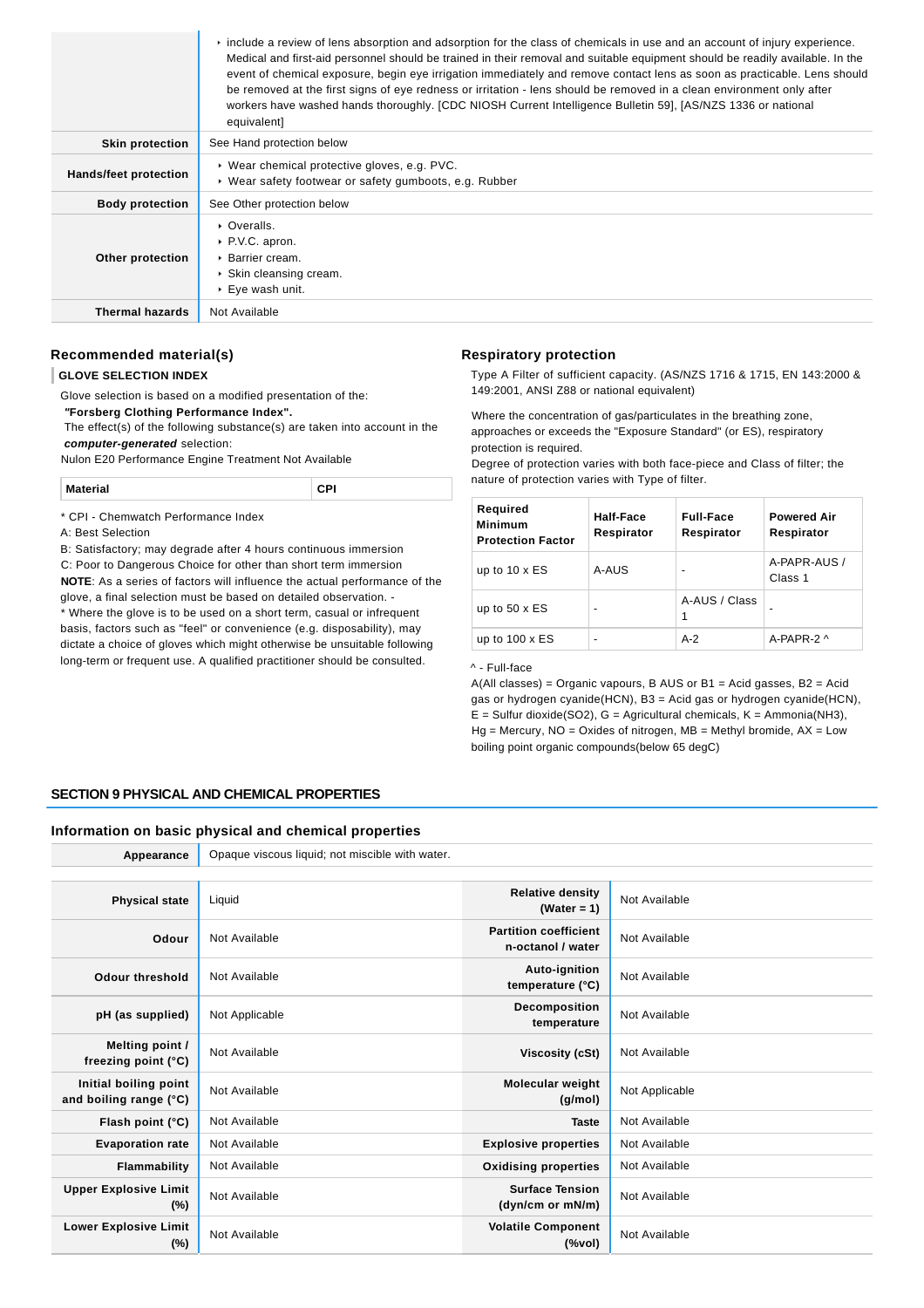| Vapour pressure (kPa)                 | Not Available | Gas group             | Not Available  |
|---------------------------------------|---------------|-----------------------|----------------|
| Solubility in water<br>(g/L)          | Immiscible    | pH as a solution (1%) | Not Applicable |
| Vapour density (Air $=$ $\vert$<br>1) | Not Available | VOC g/L               | Not Available  |

# **SECTION 10 STABILITY AND REACTIVITY**

| Reactivity                                    | See section 7                                                                                                                        |
|-----------------------------------------------|--------------------------------------------------------------------------------------------------------------------------------------|
| <b>Chemical stability</b>                     | • Unstable in the presence of incompatible materials.<br>▶ Product is considered stable.<br>Hazardous polymerisation will not occur. |
| Possibility of<br>hazardous reactions         | See section 7                                                                                                                        |
| <b>Conditions to avoid</b>                    | See section 7                                                                                                                        |
| Incompatible materials                        | See section 7                                                                                                                        |
| <b>Hazardous</b><br>decomposition<br>products | See section 5                                                                                                                        |

# **SECTION 11 TOXICOLOGICAL INFORMATION**

- 1

# **Information on toxicological effects**

| <b>Inhaled</b>      | Limited evidence exists that exposure to the material may produce irreversible damage (other than carcinogenesis,<br>mutagenesis and teratogenesis) following a single exposure by inhalation.<br>Fumes from burning PTFE-containing materials are irritating to the upper respiratory tract and may be harmful if exposure is<br>prolonged. When heated for a long time a very small amount of hydrogen fluoride, carbonyl fluoride and<br>perfluoroisobutylene is generated. The higher the temperature the greater is the decomposition rate.<br>Symptoms of exposure to hydrogen fluoride and carbonyl fluoride include burning sensation, cough, dizziness, headache,<br>labored breathing, nausea, shortness of breathe, sore throat and vomiting. Symptoms may be delayed. These substances<br>are corrosive to the eyes, skin and respiratory tract. Inhalation may produce lung oedema. Prolonged exposures may<br>produce hypocalcaemia High exposures may be fatal. Medical observation is indicated in the event of such exposures.<br>Symptoms of exposure to perfluoroisobutylene include cough, shortness of breathe, sore throat. Symptoms may be<br>delayed. Symptoms of lung oedema often do not manifest until a few hours have passed and may be aggravated by<br>physical effort. Rest and medical observation are essential. Immediate administration of an appropriate spray, or by the<br>doctor authorised by him/ her, should be considered.<br>Overheated or burnt PTFE evolves highly irritating and corrosive hydrogen fluoride gas with small amounts of highly toxic<br>carbonyl fluoride. Polymer decomposition starts at 400 deg. C. with rapid degradation at 540 deg. C Decomposition<br>products are complex.<br>Solutions of hydrogen fluoride gas in mucous fluids form highly corrosive hydrofluoric acid so that inhalation of<br>decomposition products can cause symptoms of choking, coughing and severe eye, nose and throat irritation. After a<br>symptomless period of 1-2 days, exposed individuals may experience a set of symptoms described as "polymer fume<br>fever"; this is a temporary flu-like illness with fever, chills and, sometimes, a cough and difficult breathing which lasts for<br>approximately 24 hours.<br>Inhalation or skin contact with carbonyl fluoride vapour may cause irritation with discomfort and rash. In addition, carbonyl<br>fluoride vapours may produce eye corrosion with corneal and conjunctival ulceration, nose and throat irritation, or temporary<br>irritation of the lungs producing cough discomfort, difficult breathing and shortness of breath.<br>Individuals with pre-existing lung diseases may have increased susceptibility to the toxic effects of thermal decomposition<br>products. |
|---------------------|-------------------------------------------------------------------------------------------------------------------------------------------------------------------------------------------------------------------------------------------------------------------------------------------------------------------------------------------------------------------------------------------------------------------------------------------------------------------------------------------------------------------------------------------------------------------------------------------------------------------------------------------------------------------------------------------------------------------------------------------------------------------------------------------------------------------------------------------------------------------------------------------------------------------------------------------------------------------------------------------------------------------------------------------------------------------------------------------------------------------------------------------------------------------------------------------------------------------------------------------------------------------------------------------------------------------------------------------------------------------------------------------------------------------------------------------------------------------------------------------------------------------------------------------------------------------------------------------------------------------------------------------------------------------------------------------------------------------------------------------------------------------------------------------------------------------------------------------------------------------------------------------------------------------------------------------------------------------------------------------------------------------------------------------------------------------------------------------------------------------------------------------------------------------------------------------------------------------------------------------------------------------------------------------------------------------------------------------------------------------------------------------------------------------------------------------------------------------------------------------------------------------------------------------------------------------------------------------------------------------------------------------------------------------------------------------------------------------------------------------------------------------------------------------------|
| Ingestion           | Limited evidence exists that exposure to the material may produce irreversible damage (other than carcinogenesis,<br>mutagenesis and teratogenesis) following a single exposure by swallowing.                                                                                                                                                                                                                                                                                                                                                                                                                                                                                                                                                                                                                                                                                                                                                                                                                                                                                                                                                                                                                                                                                                                                                                                                                                                                                                                                                                                                                                                                                                                                                                                                                                                                                                                                                                                                                                                                                                                                                                                                                                                                                                                                                                                                                                                                                                                                                                                                                                                                                                                                                                                                  |
| <b>Skin Contact</b> | Limited evidence exists that exposure to the material may produce irreversible damage (other than carcinogenesis,<br>mutagenesis and teratogenesis) following a single exposure by skin contact.                                                                                                                                                                                                                                                                                                                                                                                                                                                                                                                                                                                                                                                                                                                                                                                                                                                                                                                                                                                                                                                                                                                                                                                                                                                                                                                                                                                                                                                                                                                                                                                                                                                                                                                                                                                                                                                                                                                                                                                                                                                                                                                                                                                                                                                                                                                                                                                                                                                                                                                                                                                                |
| Eye                 | Limited evidence or practical experience suggests, that the material may cause eye irritation in a substantial number of<br>individuals. Repeated or prolonged eye contact may cause inflammation characterised by temporary redness (similar to<br>windburn) of the conjunctiva (conjunctivitis); temporary impairment of vision and/or other transient eye damage/ulceration<br>may occur.                                                                                                                                                                                                                                                                                                                                                                                                                                                                                                                                                                                                                                                                                                                                                                                                                                                                                                                                                                                                                                                                                                                                                                                                                                                                                                                                                                                                                                                                                                                                                                                                                                                                                                                                                                                                                                                                                                                                                                                                                                                                                                                                                                                                                                                                                                                                                                                                    |
| <b>Chronic</b>      | Limited evidence suggests that repeated or long-term occupational exposure may produce cumulative health effects<br>involving organs or biochemical systems.<br>On the basis, primarily, of animal experiments, concern has been expressed by at least one classification body that the<br>material may produce carcinogenic or mutagenic effects; in respect of the available information, however, there presently<br>exists inadequate data for making a satisfactory assessment.<br>Principal route of exposure is by skin contact; lesser exposures include inhalation of fumes from hot oils, oil mists or<br>droplets. Prolonged contact with mineral oils carries with it the risk of skin conditions such as oil folliculitis, eczematous<br>dermatitis, pigmentation of the face (melanosis) and warts on the sole of the foot (plantar warts). With highly refined mineral<br>oils no appreciable systemic effects appear to result through skin absorption.<br>Exposure to oil mists frequently elicits respiratory conditions, such as asthma; the provoking agent is probably an additive.<br>High oil mist concentrations may produce lipoid pneumonia although clinical evidence is equivocal. In animals exposed to                                                                                                                                                                                                                                                                                                                                                                                                                                                                                                                                                                                                                                                                                                                                                                                                                                                                                                                                                                                                                                                                                                                                                                                                                                                                                                                                                                                                                                                                                                                                                            |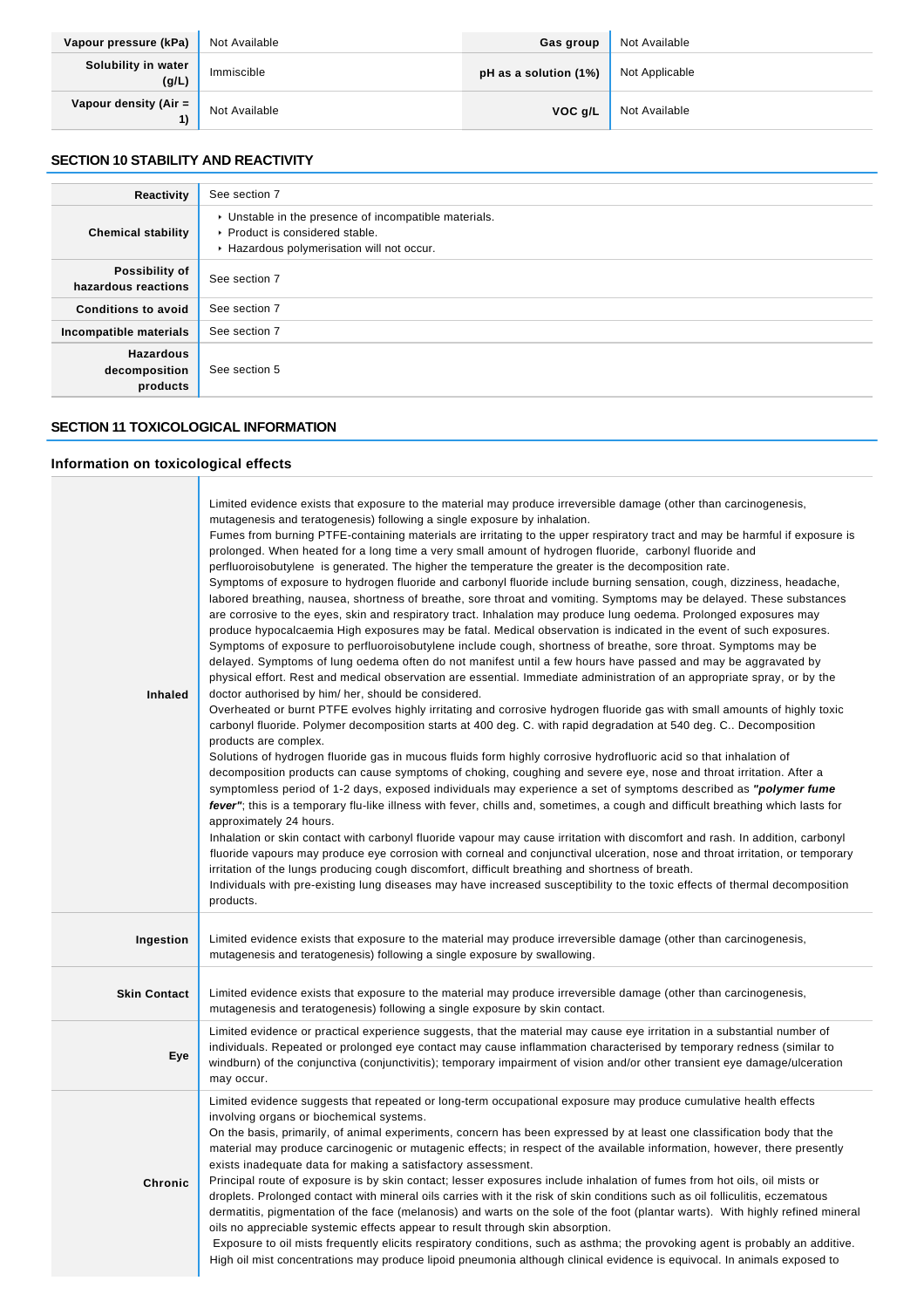concentrations of 100 mg/m3 oil mist, for periods of 12 to 26 months, the activity of lung and serum alkaline phosphatase enzyme was raised; 5 mg/m3 oil mist did not produce this response. These enzyme changes are sensitive early indicators of lung damage. Workers exposed to vapours of mineral oil and kerosene for 5 to 35 years showed an increased prevalence of slight basal lung fibrosis.

| Nulon E20<br><b>Performance Engine</b><br><b>Treatment</b> | <b>TOXICITY</b><br>Not Available                                             | <b>IRRITATION</b><br>Not Available                                                                                                                                                                                               |
|------------------------------------------------------------|------------------------------------------------------------------------------|----------------------------------------------------------------------------------------------------------------------------------------------------------------------------------------------------------------------------------|
| mineral oil                                                | <b>TOXICITY</b><br>Not Available                                             | <b>IRRITATION</b><br>Not Available                                                                                                                                                                                               |
| polytetrafluoroethylene                                    | <b>TOXICITY</b><br>Oral (rat) LD50: 1250 mg/kg <sup>*</sup> ] <sup>[2]</sup> | <b>IRRITATION</b><br>Nil reported * [Manufacturer]                                                                                                                                                                               |
| Legend:                                                    |                                                                              | 1. Value obtained from Europe ECHA Registered Substances - Acute toxicity 2.* Value obtained from manufacturer's msds.<br>Unless otherwise specified data extracted from RTECS - Register of Toxic Effect of chemical Substances |

| <b>MINERAL OIL</b>      | Toxicity and Irritation data for petroleum-based mineral oils are related to chemical components and vary as does<br>the composition and source of the original crude.<br>A small but definite risk of occupational skin cancer occurs in workers exposed to persistent skin contamination<br>by oils over a period of years. This risk has been attributed to the presence of certain polycyclic aromatic<br>hydrocarbons (PAH) (typified by benz[a]pyrene).<br>Petroleum oils which are solvent refined/extracted or severely hydrotreated, contain very low concentrations of<br>both.                                                                                                                                                                                                                                                                                                                                                                                                                                                                                                                                                                                                                                                                                                                                                                                                                                                                                                                                                                                                                                                                                                                                                                                                                                                                                                                                                                                                                                                                                                                                                                                                                    |
|-------------------------|--------------------------------------------------------------------------------------------------------------------------------------------------------------------------------------------------------------------------------------------------------------------------------------------------------------------------------------------------------------------------------------------------------------------------------------------------------------------------------------------------------------------------------------------------------------------------------------------------------------------------------------------------------------------------------------------------------------------------------------------------------------------------------------------------------------------------------------------------------------------------------------------------------------------------------------------------------------------------------------------------------------------------------------------------------------------------------------------------------------------------------------------------------------------------------------------------------------------------------------------------------------------------------------------------------------------------------------------------------------------------------------------------------------------------------------------------------------------------------------------------------------------------------------------------------------------------------------------------------------------------------------------------------------------------------------------------------------------------------------------------------------------------------------------------------------------------------------------------------------------------------------------------------------------------------------------------------------------------------------------------------------------------------------------------------------------------------------------------------------------------------------------------------------------------------------------------------------|
|                         | For perfluorinated carbons (PFCs):<br>PFCs are inert fluids composed of a complex combination of organic compounds resulting from the distillation of<br>electrochemically fluorinated (ECF) compounds. This class consists of branched, linear and cyclic perfluorinated<br>hydrocarbons having carbon numbers predominantly in the range of C5-Cl8 and boiling in the range of<br>approximately 25 C-255 C (77 F-491 F). Perfluorinated amine and ether compounds may also be present<br>Acute oral and inhalation toxicity tests with perfluoroalkanes show no toxicity at any dose tested, and even<br>extremely high-dose intraperitoneal injection resulted in no lethality. In contrast, perfluoroalkenes (such as<br>octafluorocyclopentene, perfluoroisobutylene, hexafluoropropene) have shown evidence of inhalation toxicity, in<br>some cases, extreme.<br>PFCs are among the least toxic of all known organic chemicals. PFCs don't oxidise or hydrolyse. They have no<br>functional reactive groups. PFCs owe their low toxicity to the combination of the following properties:<br>Chemical inertness<br>Low solubility in biological media (blood, cell membranes, etc.)<br>▶ High volatility<br>▶ Resistance to biological activation (reductive and oxidative metabolism)<br>Because PFCs are chemically inert, if inhaled and absorbed they do not react chemically with any biological<br>molecules; they simply partition between blood and various organs and tissues.<br>As PFCs have limited ability to dissolve in biological media, they do not reach appreciable concentrations in the<br>tissues of air-exposed animals. As PFCs are highly volatile chemicals and have high air-blood partition<br>coefficients, any fluorochemical remaining after exposure will be rapidly eliminated in the breath. Consequently,<br>all such PFCs have:                                                                                                                                                                                                                                                                                                                                    |
| POLYTETRAFLUOROETHYLENE | ▸ Very high rodent LC50s (very low acute toxicity)<br>▸ Very high cardiac sensitisation EC50s (very low toxicity)<br>In fact, most PFCs do not induce narcosis (sleep) or cardiac sensitisation at maximum achievable concentration<br>(saturation). Inhalation exposure at levels up to 50,000 ppm for thirteen weeks produced no effects in rats, nor<br>did oral exposure for thirty days at 2,000 mg/kg/day.<br>All PFCs that have undergone evaluation by the ACGIH or WEEL committees in the US have been granted an<br>exposure guideline of 1000 ppm (8-hr TWA). NASA has evaluated the toxicity information associated with PFCs<br>including those that can be used as heat transfer agents and fire extinguishing agents in spacecraft and has<br>established a Space Maximum Allowable Concentration (SMAC) of 11,000 ppm for up to 180 days (24 hours/day)<br>PFCs are neutral molecules and because they are maximally fluorinated, they cannot undergo biological<br>oxidation-reduction reactions to form reactive aldehydes, acid fluorides, radicals or acids that have been<br>associated with several types of toxicity.<br>Genetic toxicity: As PFCs are not reactive directly with biological tissue and PFCs cannot form reactive<br>metabolites, these fluorochemicals have tested negative in bacterial mutagenicity assays. Ames testing showed<br>no genotoxicity.<br>Hydrofluoroethers and hydrofluoropolyethers are highly fluorinated ethers having properties intermediate between<br>the perfluoroethers and hydrocarbon ethers. They are low in toxicity, nonflammable, with densities of 1.4-1.7<br>g/cm3, surface tensions of 13-16 dyn/cm and low kinematic viscosity. The hydrofluoropolyethers are used as<br>heat-transfer fluids. The hydrofluoroethers are used as heat-transfer fluids as well as precision cleaning solvents<br>and solvents for specialty applications such as coating deposition.<br>Perfluorinated compounds are potent peroxisome proliferators and were found to induce<br>8-hydroxydeoxyguanosine in the liver of treated rats.<br>The material may produce peroxisome proliferation. Peroxisomes are single, membrane limited, cytoplasmic |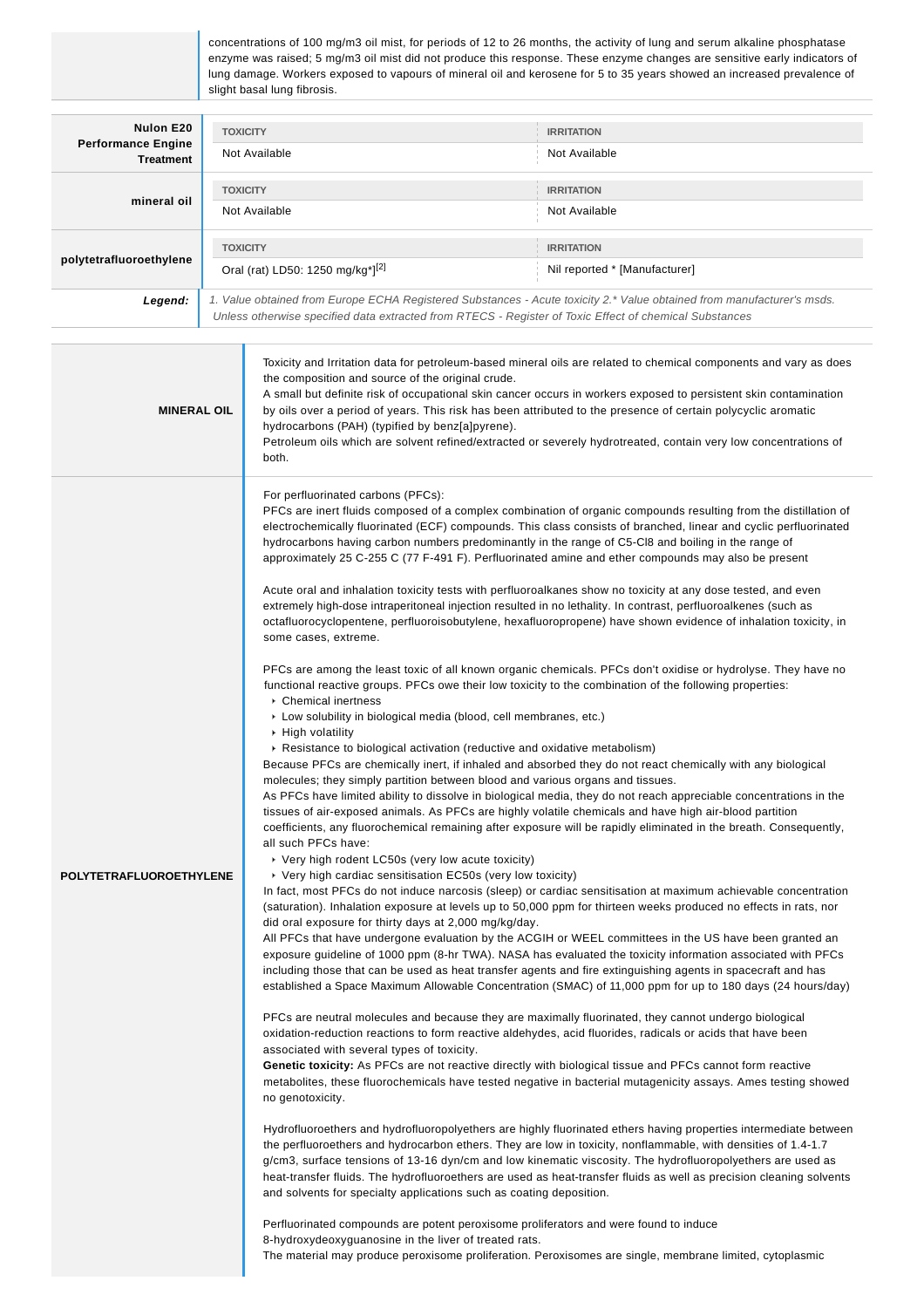organelles that are found in the cells of animals, plants, fungi and protozoa. Peroxisome proliferators include certain hypolipidaemic drugs, phthalate ester plasticisers, industrial solvents, herbicides, food flavours, leukotriene D4 antagonists and hormones. Numerous studies in rats and mice have demonstrated the hepatocarcinogenic effects of peroxisome proliferators, and these compounds have been unequivocally established as carcinogens. However it is generally conceded that compounds inducing proliferation in rats and mice have little, if any, effect on human liver except at very high doses or extreme conditions of exposure. The substance is classified by IARC as Group 3:

**NOT** classifiable as to its carcinogenicity to humans.

Evidence of carcinogenicity may be inadequate or limited in animal testing.

| <b>Acute Toxicity</b>                       | $\circ$ | Carcinogenicity                           | $\odot$                                                                                                                                                                                                                        |
|---------------------------------------------|---------|-------------------------------------------|--------------------------------------------------------------------------------------------------------------------------------------------------------------------------------------------------------------------------------|
| Skin<br><b>Irritation/Corrosion</b>         | $\odot$ | Reproductivity                            | $\circlearrowright$                                                                                                                                                                                                            |
| <b>Serious Eye</b><br>Damage/Irritation     | $\odot$ | STOT - Single<br><b>Exposure</b>          | $\odot$                                                                                                                                                                                                                        |
| <b>Respiratory or Skin</b><br>sensitisation | $\odot$ | <b>STOT - Repeated</b><br><b>Exposure</b> | $\circlearrowright$                                                                                                                                                                                                            |
| <b>Mutagenicity</b>                         | $\circ$ | <b>Aspiration Hazard</b>                  | $\odot$                                                                                                                                                                                                                        |
|                                             |         |                                           | the contract of the contract of the contract of the contract of the contract of the contract of the contract of the contract of the contract of the contract of the contract of the contract of the contract of the contract o |

**Legend:** ◆ - Data required to make classification available

#### **SECTION 12 ECOLOGICAL INFORMATION**

#### **Toxicity**

#### **NOT AVAILABLE**

| Ingredient                                                   | Endpoint      | <b>Test Duration</b> | <b>Effect</b> | Value         | <b>Species</b> | <b>BCF</b>    |
|--------------------------------------------------------------|---------------|----------------------|---------------|---------------|----------------|---------------|
| mineral oil                                                  | Not Available | Not Available        | Not Available | Not Available | Not Available  | Not Available |
| (solvent refined)                                            | Not Available | Not Available        | Not Available | Not Available | Not Available  | Not Available |
| additives, unregulated                                       | Not Available | Not Available        | Not Available | Not Available | Not Available  | Not Available |
| polytetrafluoroethylene                                      | Not Available | Not Available        | Not Available | Not Available | Not Available  | Not Available |
| performance additives                                        | Not Available | Not Available        | Not Available | Not Available | Not Available  | Not Available |
| dye                                                          | Not Available | Not Available        | Not Available | Not Available | Not Available  | Not Available |
| <b>NOTE: Manufacturer</b><br>has supplied full<br>ingredient | Not Available | Not Available        | Not Available | Not Available | Not Available  | Not Available |
| information to allow<br><b>CHEMWATCH</b><br>assessment.      | Not Available | Not Available        | Not Available | Not Available | Not Available  | Not Available |

Harmful to aquatic organisms.

Dangerous for the ozone layer.

On the basis of the available evidence concerning properties and predicted or observed environmental fate and behavior, the material may present a danger to the structure and/ or functioning of the stratospheric ozone layer.

**DO NOT** discharge into sewer or waterways.

# **Persistence and degradability**

| Ingredient              | Persistence: Water/Soil | Persistence: Air     |
|-------------------------|-------------------------|----------------------|
| polytetrafluoroethylene | <b>HIGH</b>             | <b>HIGH</b><br>_____ |

#### **Bioaccumulative potential**

| Ingredient              | <b>Bioaccumulation</b> |
|-------------------------|------------------------|
| polytetrafluoroethylene | LOW (LogKOW = 1.2142)  |
|                         |                        |

# **Mobility in soil**

|                         | Mobility <sup>1</sup> |
|-------------------------|-----------------------|
| polytetrafluoroethylene | LOW (KOC = $106.8$ )  |

# **SECTION 13 DISPOSAL CONSIDERATIONS**

#### **Waste treatment methods**

**Product / Packaging disposal**

- ▶ Recycle wherever possible or consult manufacturer for recycling options.
- Consult State Land Waste Authority for disposal.
- Bury or incinerate residue at an approved site.

 $\blacktriangleright$  – Data available but does not fill the criteria for classification

 $\bigcirc$  – Data Not Available to make classification